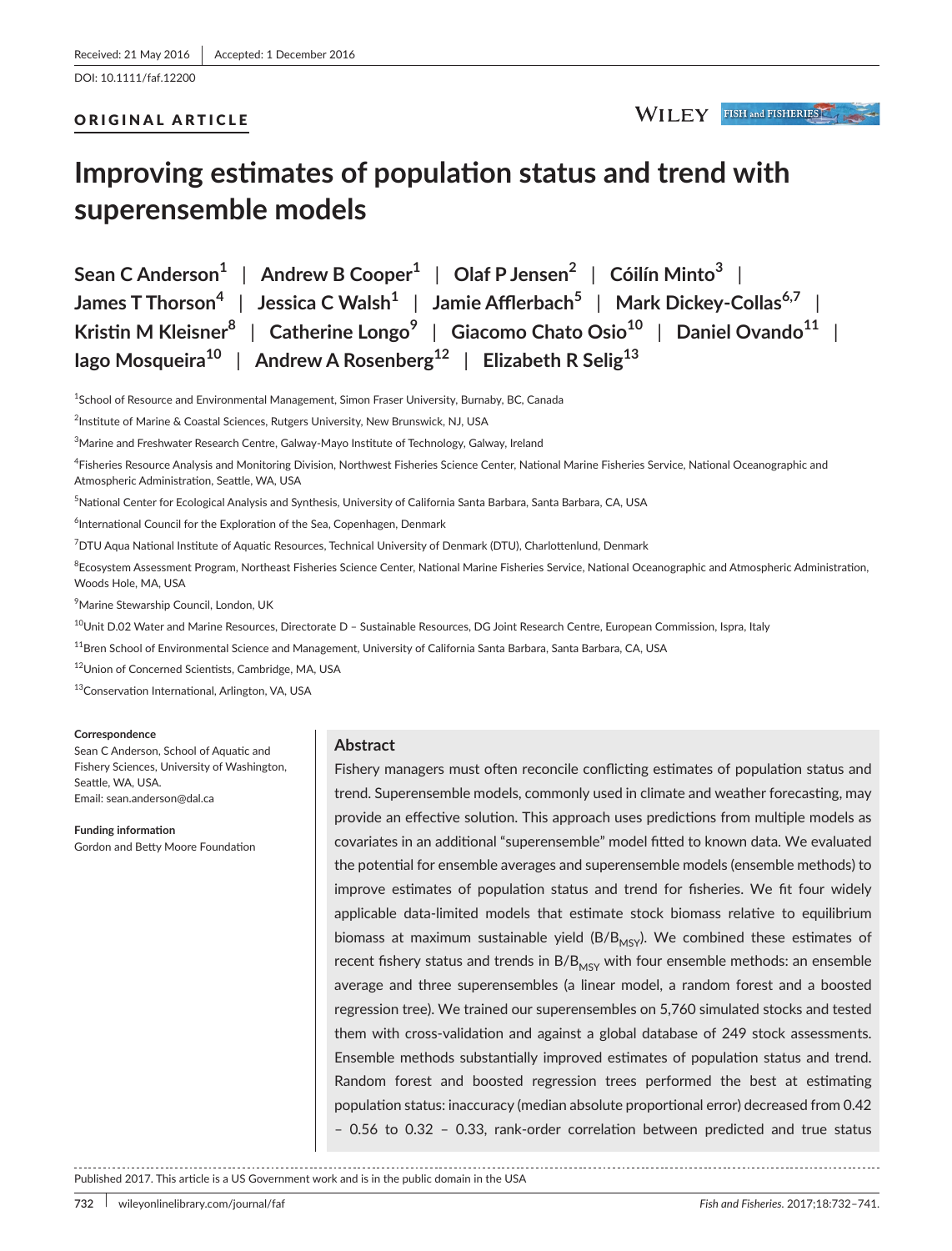improved from 0.02 – 0.32 to 0.44 – 0.48 and bias (median proportional error) declined from −0.22 – 0.31 to −0.12 – 0.03. We found similar improvements when predicting trend and when applying the simulation-trained superensembles to catch data for global fish stocks. Superensembles can optimally leverage multiple model predictions; however, they must be tested, formed from a diverse set of accurate models and built on a data set representative of the populations to which they are applied.

#### **KEYWORDS**

CMSY, data-limited fisheries, ensemble methods, multimodel averaging, population dynamics, sustainable resource management

| 1 Introduction                                                   | 2  |
|------------------------------------------------------------------|----|
| 2 Methods                                                        | 3  |
| 2.1 Individual models of population status                       | 3  |
| 2.2 Simulated data set to build the superensemble                | 4  |
| 2.3 Building the superensemble models                            | 4  |
| 2.4 Additional covariates                                        | 5  |
| 2.5 Applying the superensemble models and testing<br>performance | 5  |
| 3 Results                                                        | 6  |
| 4 Discussion                                                     | 7  |
| Acknowledgements                                                 | 9  |
| <b>References</b>                                                | 9  |
| <b>Supporting Information</b>                                    | 10 |
|                                                                  |    |

## **1** | **INTRODUCTION**

Status and trend are two of the most fundamental values to quantify in the management of ecological populations (e.g. Hutchings, Minto, Ricard, Baum, & Jensen, 2010; IUCN 2015). However, managers are often faced with reconciling multiple uncertain and potentially conflicting estimates of status and trend (e.g. Branch, Jensen, Ricard, Ye, & Hilborn, 2011; Brodziak & Piner, 2010; Deroba et al., 2015). For example, one model may suggest a population is at risk and declining in abundance while others may suggest it is not at risk and stable.

One solution is to take the average or weighted average of several model predictions, that is, an ensemble. Such ensembles are typically more accurate and less biased than individual model estimates and can incorporate various types of uncertainty, such as uncertainty in model structure, initial conditions and parameter estimation (Araújo & New, 2007; Dietterich, 2000). Ensembles are superior to individual models in at least three ways: (i) statistically by averaging across models and therefore being less likely to pick the "wrong" model, (ii) computationally by reducing the risk of getting stuck in local optima, and (iii) representationally by expanding the range of hypotheses explored (Dietterich, 2000). This approach forms the basis of many machinelearning methods (e.g. Dietterich, 2000), has helped reconcile climate

forecasts from dozens of models (e.g. IPCC 2013; Murphy et al., 2004; Tebaldi & Knutti, 2007) and even improved early warning signs of malaria outbreaks (Thomson et al., 2006). In ecology, ensemble methods are sometimes used to improve species distribution modelling (e.g. Araújo & New, 2007; Breiner, Guisan, Bergamini, & Nobis, 2015) and indeed have been used to combine estimates of population status and trend (e.g. Brodziak & Piner, 2010).

Whereas averages or weighted averages of model estimates may improve predictions compared to a single model, they may not optimally leverage available data. The best prediction does not necessarily lie in the middle of multiple model predictions, some models may perform better than others in certain conditions, and the covariance between models may contain information that can improve predictive accuracy. For example, one model might perform well at estimating high levels of abundance but be biased at low levels of abundance, while another model might have the opposite properties. An optimal combination of these models is not simply an average of the two.

We can exploit these characteristics by using the predictions from a group of models as inputs into a separate statistical model. This technique, sometimes called superensemble modelling (Krishnamurti et al., 1999), is common in climate and weather forecasting (e.g. Mote et al., 2015; Yun et al., 2005). The superensemble is fit to a training data set where outcomes are well known and then used to predict on a data set of interest. For example, Krishnamurti et al. (1999) combined predictions of wind and precipitation in Asian monsoons via a superensemble regression fit to observed data. Their superensemble was considerably more accurate than any individual prediction or an average of the predictions.

In fisheries science, the commonly used operational models for determining status and trend of exploited fish populations are stock assessments; that is, population models coupled to an observation model that incorporate all appropriate data (e.g. catches, size and age distributions, surveys, and tagging information) to quantify values such as the biomass of a stock that can produce maximum sustainable yield (B<sub>MSY</sub>; Hilborn & Walters, 1992). However, the broad range of data required to conduct these stock assessments is not available for the majority of fish populations, including those of conservation concern and of economic interest to fisheries (FAO 2014). Therefore, a number of models have been proposed to assess  $B/B<sub>MSY</sub>$  based on the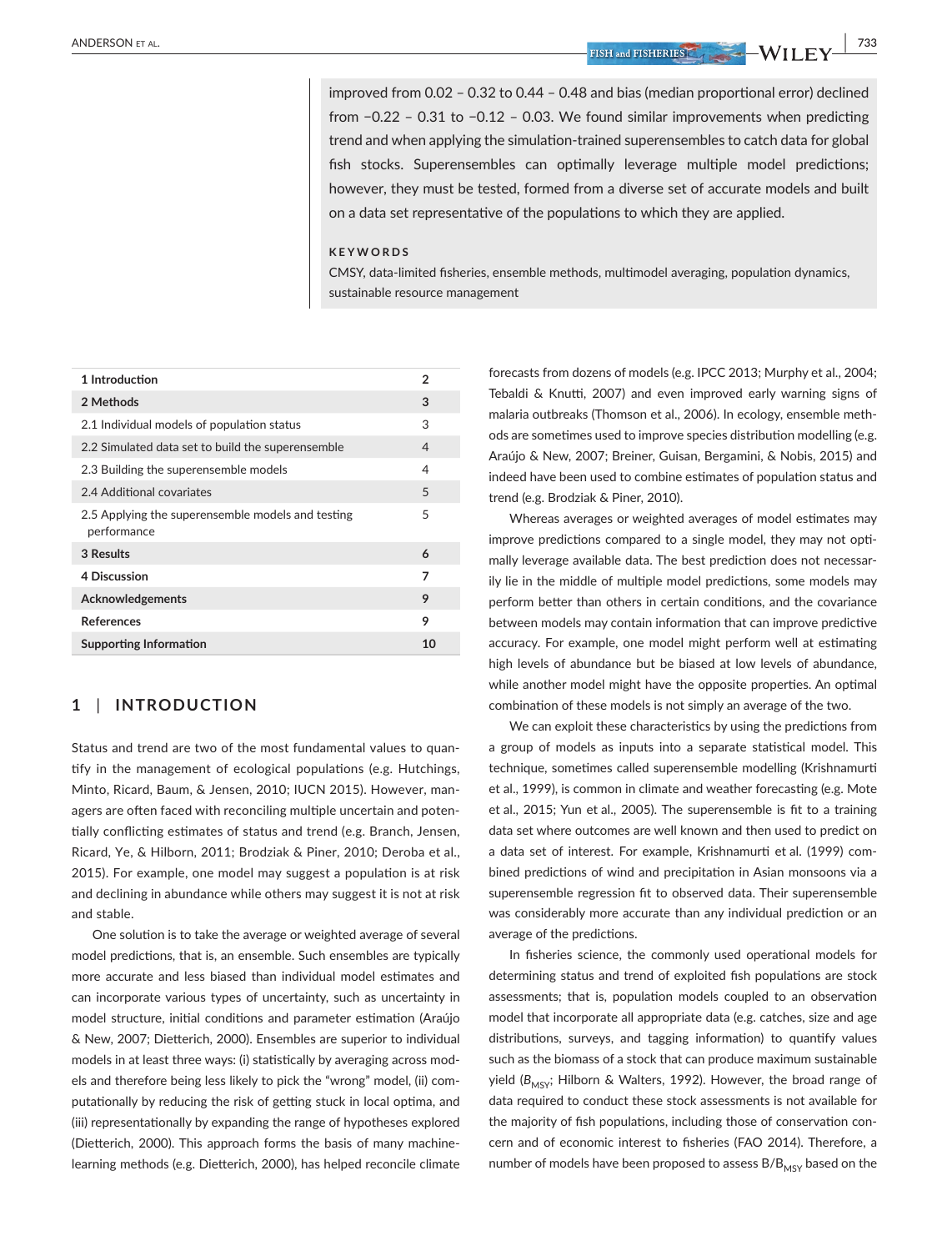**734 WII FY** FISH and FISHERIES **ALL** 

limited data available for the majority of fish stocks: (i) a time series of the total weight of catch, and (ii) a basic understanding of population productivity (e.g. Martell & Froese, 2013; Vasconcellos & Cochrane, 2005). Recently, Rosenberg et al. (2014) investigated the performance of four data-limited models through a large-scale simulation experiment. Three of these models were based on Schaefer (logistic) biomass dynamics, and one was an empirical model fitted to more data-rich stock-assessment output. The four models frequently disagreed about population status (e.g. Figure 1), no one model had strong performance across all fish stocks, and some models performed better than others depending on circumstances.

Here, we estimate population status and trend of exploited fish populations using ensembles and superensembles (collectively "ensemble methods") of these four data-limited models. We apply four ensemble-method approaches of varying complexity to both simulated and real-world fish stocks and compare their predictive performance against each other and the individual models.

## **2** | **METHODS**

To test the ability of superensembles to improve estimates of status and trend in data-limited fish stocks, we first fit four individual assessment models to a large simulated data set of fish stocks. We then built and tested the performance of superensembles using cross-validation of the simulated data set. Finally, we tested superensembles built with the entire simulated data set against a database of global fish stocks. We describe these steps in detail below and illustrate the general approach graphically and with pseudocode in Figure 2.

### **2.1** | **Individual models of population status**

We fit four individual data-limited models that use catch data and basic life-history parameters to estimate  $B/B<sub>MSV</sub>$ . We chose these models because they can be fit to the vast majority of fisheries around



FIGURE 1 Different models can suggest conflicting population statuses and trends. Shown are trajectories of estimated  $B/B<sub>MSV</sub>$  from four data-limited assessment methods (colours) and a data-rich stock assessment (black) for Southern blue whiting (*Micromesistius australis*) on Campbell Island Rise, New Zealand. Lines indicate median fits, and shaded regions indicate interquartile ranges. Dashed horizontal line indicates  $B/B<sub>MSY</sub> = 1$ 

the world, are established in the literature and have been extensively simulation tested (Rosenberg et al., 2014).

Three of the models are mechanistic and based generally on Schaefer biomass dynamics (Schaefer, 1954) of the form

$$
\hat{B}_{t+1} = B_t + rB_t(1 - B_t/B_0) - C_t,
$$

where  $\hat{B}_{t+1}$  represents predicted biomass at time  $t$  plus 1 year,  $B_t$  represents biomass at time *t*, *r* represents intrinsic population growth rate, *B*<sub>0</sub> represents unfished biomass or carrying capacity *K*, and *C* represents catch. The fourth model is an empirically derived model based on the RAM Legacy Stock Assessment Database (Ricard, Minto, Jensen, & Baum, 2012). Rosenberg et al. (2014) provide a full background on these four methods [\(http://www.fao.org/docrep/019/i3491e/i3491e00.htm,](http://www.fao.org/docrep/019/i3491e/i3491e00.htm) last accessed 2016-11-08), and code to fit all the models is available in an accompanying package datalimited for the statistical software R (R Core Team 2015) <https://github.com/datalimited/datalimited> (last accessed 2016-11-08) or Anderson et al. (2016a). In summary:

- CMSY (catch-MSY) implements a stock-reduction analysis with Schaefer biomass dynamics (Martell & Froese, 2013). It requires a prior distribution on *r* and *K* as well as priors on the relative proportion of biomass at the beginning and end of the time series compared to unfished biomass (depletion). The version of the model used in Rosenberg et al. (2014) was modified from Martell and Froese (2013) to generate biomass trends from all viable *r*-*K* pairs and produce an estimate of  $B/B<sub>MSY</sub>$  from the median trend.
- COM-SIR (catch-only model with sampling-importance resampling) is a coupled harvest-dynamics model (Vasconcellos & Cochrane, 2005). Biomass is assumed to follow a Schaefer model and harvest dynamics are assumed to follow a logistic model. The model is fit with a sampling-importance-resampling algorithm (Rosenberg et al., 2014).
- SSCOM (state-space catch-only model) is a hierarchical model that, similar to COM-SIR, is based on a coupled harvest-dynamics model (Thorson, Minto, Minte-Vera, Kleisner, & Longo, 2013). SSCOM estimates unobserved dynamics in both fishing effort and the fished population based on a catch time series and priors on *r*, the maximum rate of increase of fishing effort and the magnitude of various forms of stochasticity. The model is fit in a Bayesian state-space framework to integrate across three forms of stochasticity: variation in effort, population dynamics and fishing efficiency (Thorson et al., 2013).
- mPRM (modified panel-regression model) is a modified version of the panel-regression model from Costello et al. (2012). Unlike the other models, mPRM is empirical and not mechanistic—it uses the RAM Legacy Stock Assessment Database to fit a regression model to a series of characteristics of the catch time series and stock with stock-assessed  $B/B_{MSY}$  as the response. The model used in this article is modified from the original—it condenses the life-history categories into three categories to match the simulated data set, removes the maximum catch predictor because the absolute catch in the simulated data set is arbitrary, and does not implement the bias correction needed in Costello et al. (2012) because we do not derive estimates of median status across multiple stocks.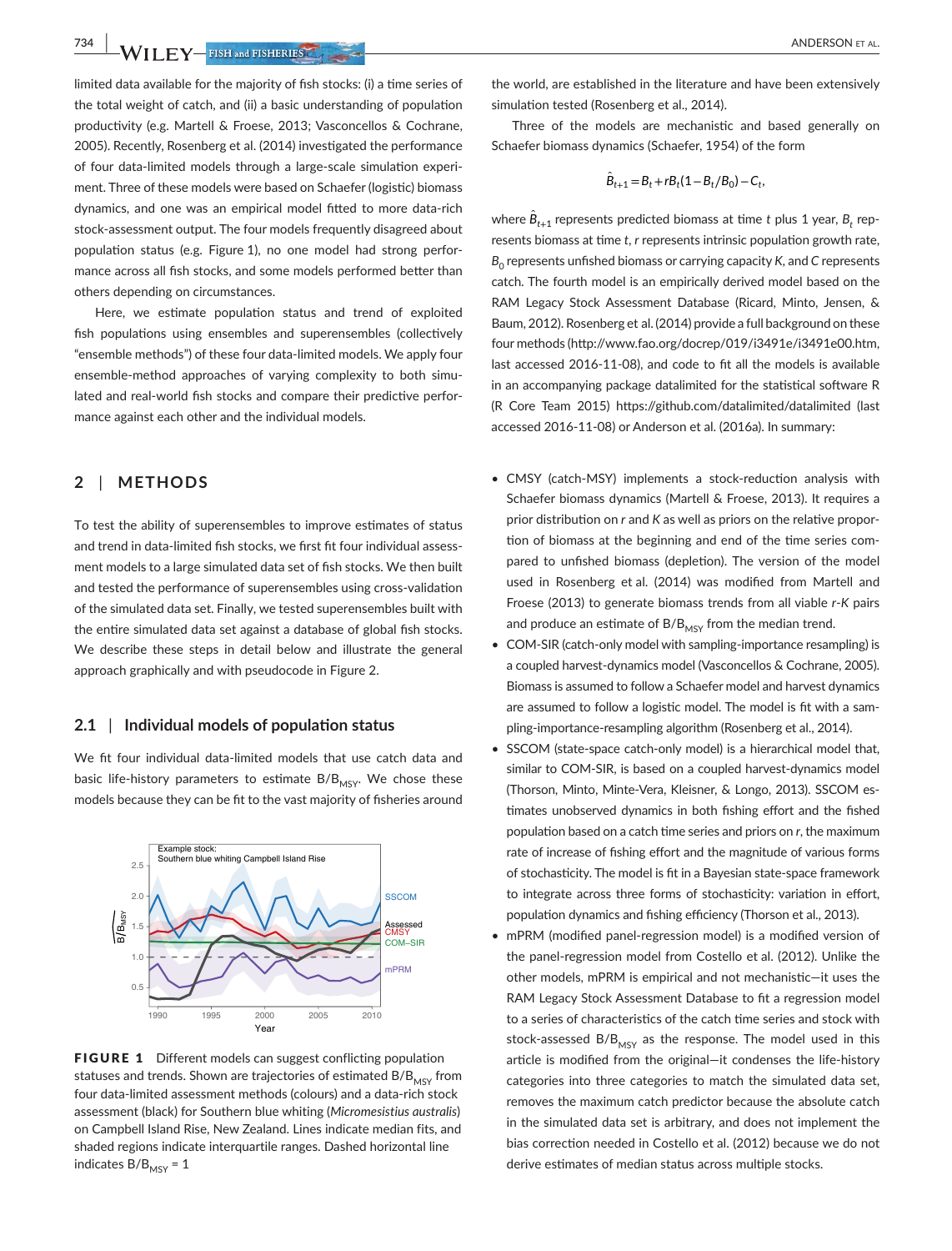

FIGURE 2 Using a superensemble model to predict population status from two individual models. The process is illustrated graphically on the left and with R pseudocode on the right. (a) Individual models (red and blue lines) are fit to training data (dots) from populations of known or assumed status (known status shown by black line). The shaded grey boxes indicate the recent time period that we are interested in for this article. Estimates of status from these individual models ( $\hat{b}_{i,1}$  and  $\hat{b}_{i,2}$ ), potentially combined with additional covariates, are then used as covariates in a statistical model fitted to the known or assumed population status as the response (here represented as a linear model). The symbols β and ε represent parameters and error in the linear model, respectively. The *i* subscripts represent individual fish stocks from 1 to *n*, and θ represents the known status. (b) The superensemble can then be used to make predictions for new stocks of interest. The same individual models are fit to populations of interest and then combined using the previously fitted superensemble model. Here, the *j* subscripts represent individual fish stocks from 1 to *m*, and θ*̂* represents the predicted status. The β*̂* represents the parameters estimated when the superensemble was fit in panel (a)

#### **2.2** | **Simulated data set to build the superensemble**

**Predicted status** 

We first developed and tested ensemble methods on a fully factorial simulated data set of fisheries with known status (Rosenberg et al., 2014). Briefly, these simulations were implemented with the FLR packages (Kell et al., 2007) for the statistical software R, and, in particular, the FLBRP package. The framework takes a series of lifehistory parameters and fishery characteristics to generate population projections and resulting catch time series. Life-history values (e.g. mean asymptotic length) for three fish life histories (small pelagic, demersal and large pelagic) were translated into a complete set of parameters for a von Bertalanffy growth model, a maturity ogive, natural mortality, a selectivity function and a Beverton–Holt stockrecruitment function using the life-history relationships derived in Gislason, Pope, Rice, and Daan (2008).

Fishing scenarios included three levels of initial biomass depletion compared to carrying capacity: biomass at 100%, 70% and 40% of carrying capacity; and four exploitation patterns: (i) a constant exploitation rate, (ii) an exploitation rate coupled with biomass to mimic an open-access single-species fishery, (iii) a scenario where exploitation rate increased continuously, and (iv) a "roller coaster" scenario where the exploitation rate increased and then decreased. Process noise (recruitment variability; that is, unexplained variability in population dynamics) was introduced to the models at two magnitudes in log space, N (0,0.2<sup>2</sup>) and N (0,0.6<sup>2</sup>), and was either uncorrelated through time or had a first-order autoregressive parameter of .6. The simulation also included a scenario with N (0,0.2<sup>2</sup>) measurement error around log catch and one scenario without measurement error. Rosenberg et al. (2014) ran 10 iterations for each combination of factors adding stochastic draws of recruitment and catch-recording variability each time to generate a total of 5,760 stocks. Code to generate the simulations is available at <https://github.com/datalimited/stocksims>(last accessed 2016-11-08).

### **2.3** | **Building the superensemble models**

The individual models we seek to combine with superensembles provide time series of stock status ( $B/B<sub>MSY</sub>$ ). Therefore, we can use superensembles to estimate any property of these time series. Here, we focus on two properties: the mean and slope of  $B/B<sub>MSY</sub>$  in the last 5 years. Together, these quantities address the recent state and trend of stock status, which are both of management and conservation interest (e.g. Hutchings et al., 2010; IUCN 2015). To avoid undue influence of the time series end points on the calculated slope, we measured the slope as the Theil–Sen estimator of median slope (Theil, 1950).

We used the mean or slope of  $B/B<sub>MSY</sub>$  as the response variable and the predictions from the individual models as predictors in our superensemble models (Figure 2a). When modelling mean  $B/B<sub>MSY</sub>$ -a ratio bounded at zero—we fit the superensemble models in log space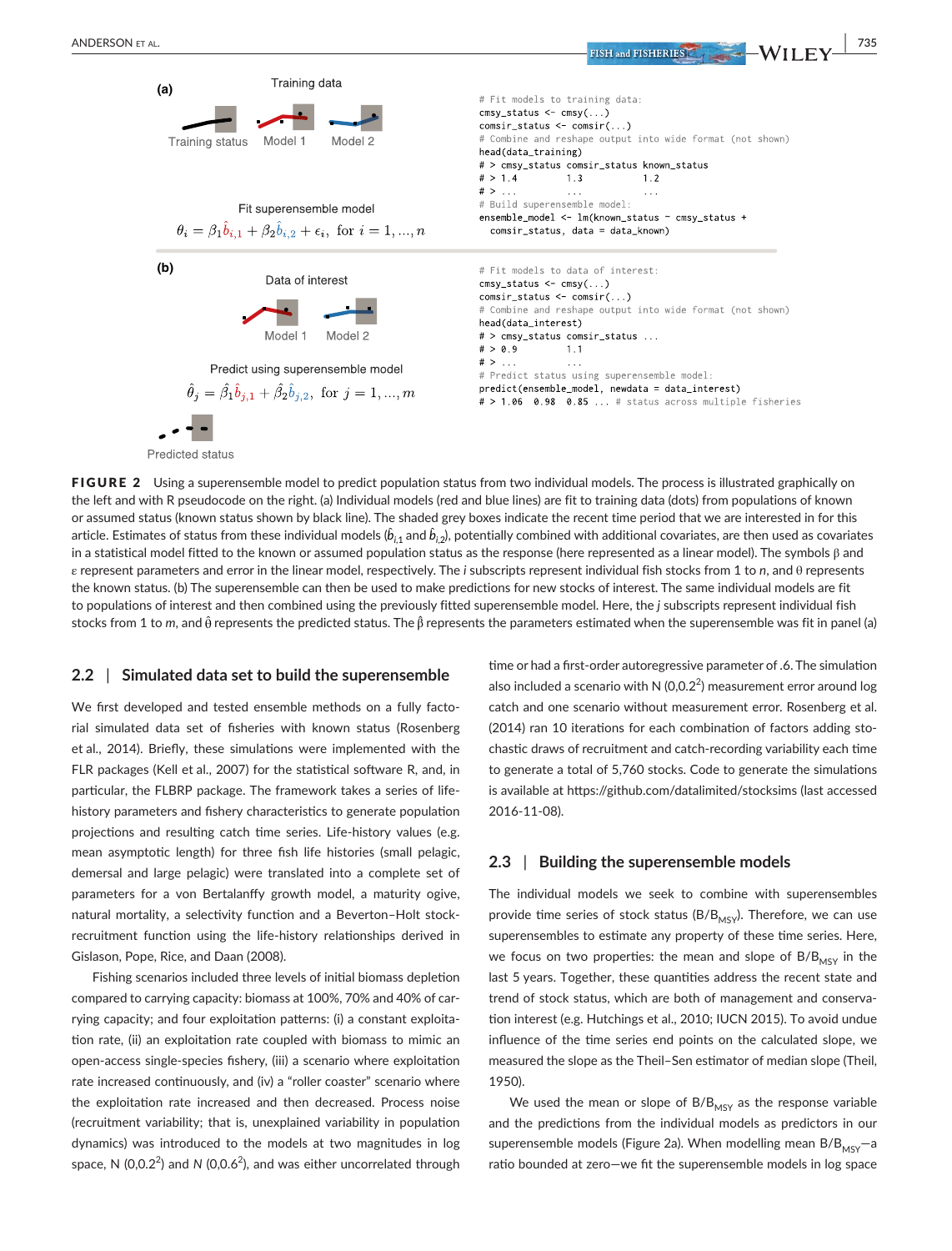**736 WII FY** FISH and FISHERIES **ALL** 

and exponentiated the predictions. For the estimates of  $B/B<sub>MSY</sub>$  slope, which are not bounded at zero, we fit superensemble models on the natural untransformed scale.

We compared an ensemble average and three superensembles of varying complexity: a linear model with two-way interactions, a random forest and a boosted regression tree. We describe these models as estimating θ*̂*, which represents either the ensemble estimated log  $B/B<sub>MSY</sub>$  or slope of  $B/B<sub>MSY</sub>$ . The individual model estimates of log B/  $\mathsf{B}_{\mathsf{MSY}}$  or slope of B/ $\mathsf{B}_{\mathsf{MSY}}$  are represented as  $\hat{b}$  for models 1 through 4 (CMSY, COM-SIR, SSCOM, mPRM). The ensemble average for each fishery *i* was calculated as:

$$
\hat{\theta}_i = (\hat{b}_{i,1} + \hat{b}_{i,2} + \hat{b}_{i,3} + \hat{b}_{i,4})/4, \text{ for } i = 1, ..., n.
$$

We fit the linear model superensemble with all second-order interactions:

$$
\hat{\theta}_i = \beta_0 + \beta_1 \hat{b}_{i,1} + \ldots + \beta_{1,2} \hat{b}_{i,1} \hat{b}_{i,2} + \ldots + \epsilon_i, \epsilon_i \sim N(0, \sigma^2), \text{ for } i = 1, \ldots, n.
$$

For this illustrative example, we chose this level of model complexity a priori but a modeller could apply model selection via information– theoretic or cross-validation approaches.

Our two machine-learning superensemble models, a random forest and a generalized boosted model (GBM), were based on regression trees. Regression trees sequentially determine what value of a predictor best splits the response data into two branches based on a loss function (Breiman, Friedman, Stone, & Olshen, 1984). In random forests, a series of regression trees are built on a random subset of the data and random subset of the covariates of the model (Breiman, 2001). In GBMs, each subsequent model is fit to the residuals from the previous model; data points that are fit poorly in a given model are given more weight in the next model (Elith, Leathwick, & Hastie, 2008). Random forests and GBMs can provide strong predictive performance and fit highly nonlinear relationships (Elith et al., 2008; Hastie, Tibshirani, & Friedman, 2009). We fit random forest models with the randomForest package (Liaw & Wiener, 2002) for R with the default argument values. We fit boosted regression tree models with the gbm package (Ridgeway, 2015) for R. We fit GBMs with 2,000 trees, an interaction depth of 6, a learning rate (shrinkage parameter) of 0.01 and all other arguments at their default values.

## **2.4** | **Additional covariates**

Superensemble models allow us to incorporate additional covariates and potentially leverage interactions between these covariates and individual model predictions. Additional covariates could be, for example, life-history characteristics, information on exploitation patterns or statistical properties of the data. We tested the performance benefits of including one set of additional covariates: spectral properties of the catch time series. Spectral analysis decomposes a time series into the frequency domain and provides a means of describing the cyclical shape of the catch series that is independent of time-series length (except in affecting precision) and independent of absolute magnitude of catch. We fit spectral models to the scaled catch time series (catch divided by maximum catch) with the spec.ar function in R and recorded representative short- and long-term spectral densities at frequencies of 0.20 and 0.05, which correspond to 5- and 20-year cycles. For the linear model superensemble, we incorporated the two spectral covariates (*S*1, *S*2) along with all secondorder interactions as:

$$
\hat{\theta}_i = \beta_0 + \beta_1 \hat{b}_{i,1} + \dots + \beta_{1,2} \hat{b}_{i,1} \hat{b}_{i,2} + \dots + \beta_{S1} S1_i + \beta_{S2} S2_i
$$
  
+  $\beta_{S1,S2} S1_i S2_i + \beta_{1,S2} \hat{b}_{i,1} S2_i + \dots + \epsilon_i$ ,

with ε ~ N (0,σ<sup>2</sup>) and for simulated fisheries *i* 1 through *n*. We include the results of adding these additional covariates in the supplementary materials.

## **2.5** | **Applying the superensemble models and testing performance**

Once the superensemble models are built and trained using the simulated stocks (or any data set with "known" status), we can use the superensembles to estimate the status of new stocks (Figure 2b). To do this, we applied the individual models to our stocks of interest (i.e. CMSY, COM-SIR, SSCOM, mPRM) and then used these individual model estimates of status or trend as data in our already built superensemble models. In this article, we applied the superensemble models to subsets of the simulated data as a cross-validation test to test predictive performance and to the RAM Legacy Stock Assessment Database to test predictive performance on real stocks.

We used repeated threefold cross-validation: we randomly divided the data set into three sets, built superensemble models on two-thirds of the data and evaluated predictive performance on the remaining third. We repeated this across each of the three splits and then repeated the whole procedure 50 times to account for bias that may result from any one set of validation splits. In the simulated data set, there were 10 replicates of each unique combination of simulation parameters that differed only in stochastic variability. As the dynamics of these populations were often similar, we grouped these stocks in the cross-validation process into either the training or testing split.

We also tested our ensemble methods on the RAM Legacy Stock Assessment Database—a compilation of stock-assessment output from hundreds of exploited marine populations around the world. Our analysis of the stock-assessment database was based on version 2.5. After removing stocks for which at least one of the individual models did not converge (121), this database included 249 stocks. We removed these stocks for all methods—both for the individual and superensemble models. An alternative would be to fit separate superensemble models to subsets of the individual models that did converge, but for simplicity, we only used superensemble models fitted to all four individual models.

In the case of the RAM Legacy Stock Assessment Database, we used superensembles trained on the entire simulation data set. However, because mPRM is built on the same stock-assessment database, we applied threefold cross-validation to the data underlying the mPRM model so that the data set with which mPRM was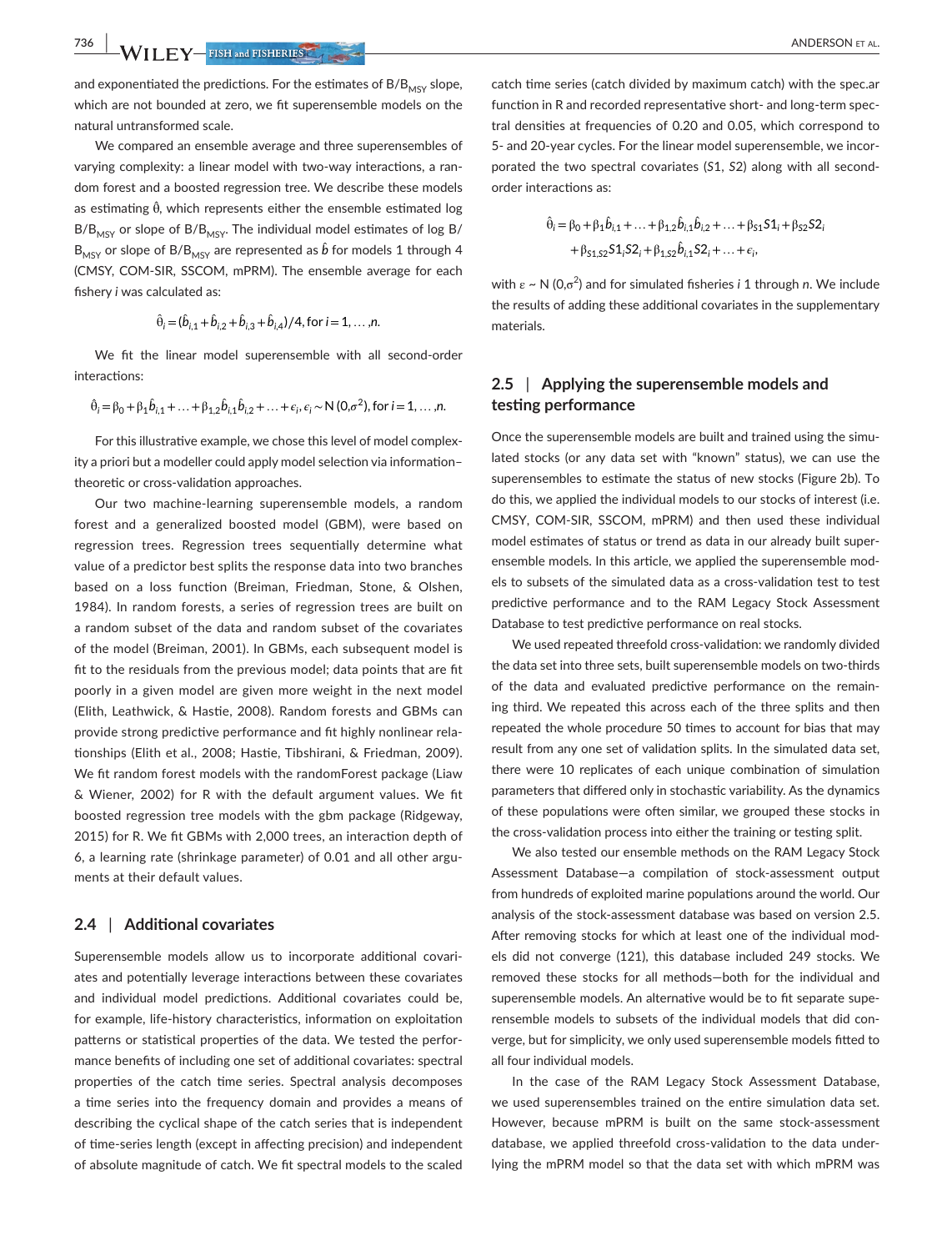trained (for the individual model and superensemble) was separate from the data set with which it was tested. This meant that, for each iteration of cross-validation, we split the RAM database into three, fit the mPRM model to two-thirds of the RAM database, fit a superensemble with this version of mPRM and then tested the performance of the superensemble on the third of the RAM database we had withheld.

Predictive performance can be evaluated with metrics that represent a variety of modelling goals. For continuous response variables such as the mean and slope of population status, performance metrics often measure some form of bias, precision, accuracy (a combination of bias and precision) or the ability to correctly rank or correlate across populations (e.g. Walther & Moore, 2005). Here, we measure proportional error, defined as (θ−θ *̂* )∕|θ|, where θ*̂* and θ represent estimated and "true" (or stock-assessed) mean or slope of  $B/B<sub>MSV</sub>$ . We calculated median proportional error to measure bias, median absolute proportional error to measure accuracy and Spearman's rank-order correlation between predicted and "true" values to measure the ability to correctly rank populations. When testing with the RAM Legacy Stock Assessment Database, we treated the estimates from these data-rich stock assessments as known without error. Thus, any error in the stock-assessment estimates of the mean or slope of  $B/B<sub>MSV</sub>$  also contributes to our estimates of prediction error for each of the four data-limited models and the ensembles. Code to reproduce our analysis is available at <https://github.com/datalimited/ensembles>(last accessed 2016-11-08) or Anderson et al. (2016b).

## **3** | **RESULTS**

Applied to the simulated data set of known stock status, the individual models had variable success at estimating the mean (status) and slope (trend) of  $B/B<sub>MSY</sub>$  in the last 5 years. All models exhibited a high degree of scatter around the one-to-one line of perfect status prediction (Figure 3). In contrast to the known unimodal distribution of status, CMSY exhibited bimodal predictions (Figure 3a), but had the best rank-order correlation and accuracy scores (Figure 4a). COM-SIR and SSCOM both correctly identified a number of stocks with low status, but frequently predicted a high status when status was in fact low (Figure 3b,c). mPRM had relatively poor ability to predict status for the simulated data set (Figure 3d). There was generally little correlation between true and predicted recent trend in status for any of the individual models (rank-order correlation = .02–.25) with the exception of SSCOM (correlation = .54; Figure S1a–d).



FIGURE 3 True (or assessed) population status (*x*-axis) vs predicted population status from individual models and ensemble methods with cross-validation (*y*-axis). These scatterplots represent the aggregate results of repeated threefold cross-validation tests where the ensemble models are built on two-thirds of the data and tested on the remaining third. (a-d) Individual data-limited model estimates of mean  $B/B<sub>MSY</sub>$ (biomass divided by biomass at maximum sustainable yield) in the last 5 years for a simulated data set of known population status. (e–h) Ensemble estimates for the same populations. Shown are a mean ensemble, a linear superensemble model with two-way interactions (LM), a random forest superensemble (RF) and a generalized boosted regression model superensemble (GBM). (i–l) The same ensemble models, which were trained on the simulated data set, applied to the RAM Legacy Stock Assessment Database and compared to data-rich stock-assessed status. In the case of the RAM Legacy Stock Assessment data, we refit the modified panel-regression model (mPRM) on each cross-validation split. We binned the data into hexagons for visual presentation. Darker areas indicate areas with greater density of data. Yellow-red shading and yellow–blue shading distinguishes individual models from ensemble methods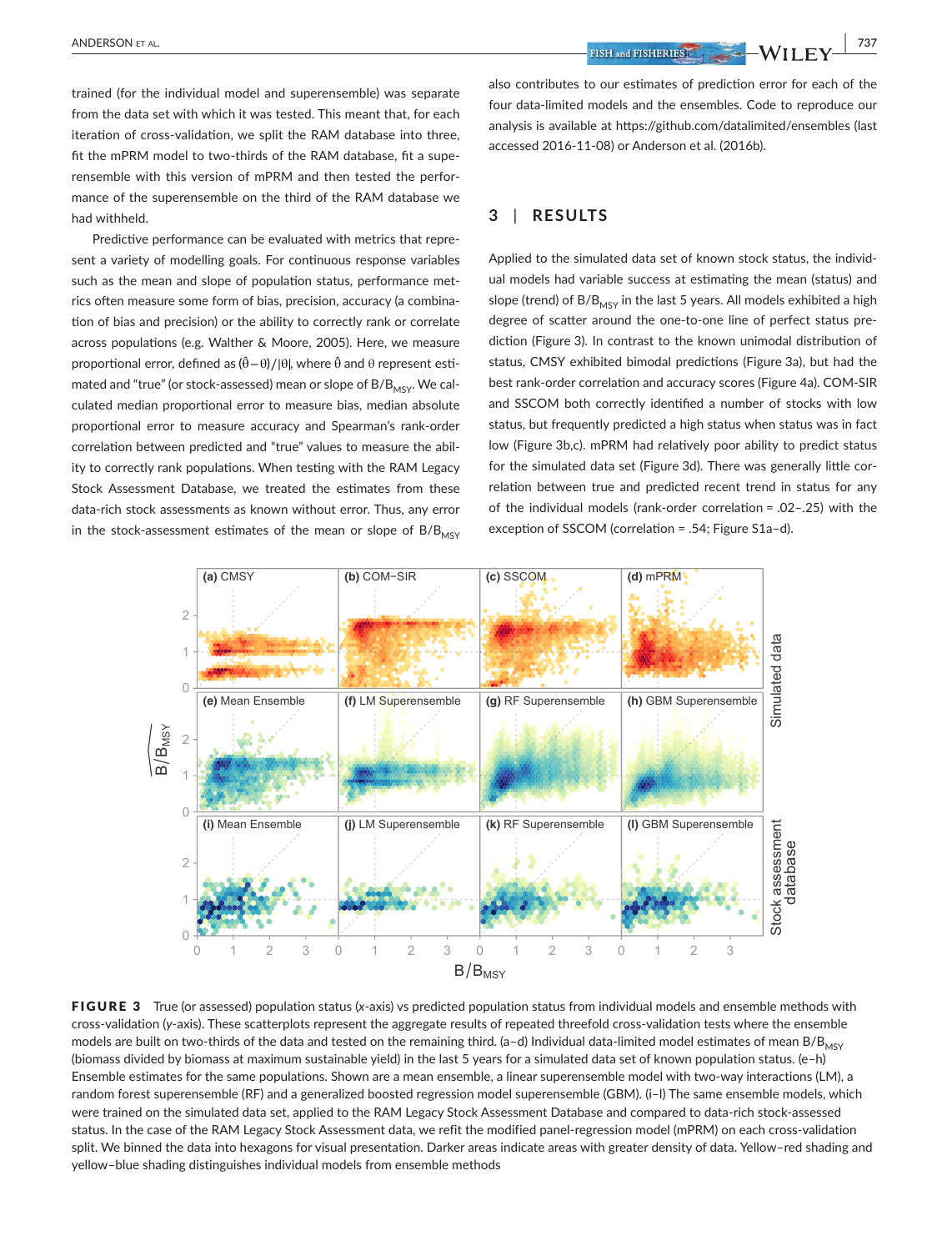**738 |**  ANDERSON et al.

Ensemble methods, and in particular the machine-learning superensemble models (random forest and GBM), generally improved estimates of status and trend over any individual model (Figure 3e–h, Figure S1e–h). Compared to the individual models, machine-learning superensembles decreased inaccuracy (median absolute proportional error) from 0.42 – 0.56 to 0.32 – 0.33, increased rank-order correlation from 0.02 – 0.32 to 0.44 – 0.48 and reduced bias (median proportional error) from −0.22 – 0.31 to −0.12 – 0.03 (Figure 4a). These superensembles also generally had better ability to distinguish if simulated stocks were above or below  $B/B<sub>MSY</sub> = 0.5$  (Figure S2). Results were similar when predicting trend: compared to individual models, machine-learning superensembles decreased inaccuracy from 0.04 – 0.06 to 0.03 – 0.03, increased rank-order correlation from 0.02 – 0.54 to 0.61 – 0.65 and reduced bias from −0.009 – 0.014 to −0.002 – 0.002 (Figure S3). The ensemble models that simply took a mean of the individual models ranked slightly behind the best individual model for estimating fish stock status (CMSY; Figure 4a) and had slightly lower correlation but higher accuracy than the best individual model at predicting the trends of status (SSCOM; Figure S3).

The superensemble models were able to improve the predictive performance by harnessing the best properties of individual models, the covariance between individual models, and interactions with other covariates. For example, SSCOM had strong predictive ability when it predicted low  $B/B_{MSV}$  (Figure 3c, Figure S4c) and CMSY predictions were approximately linearly related to  $B/B<sub>MSY</sub>$  within the low and high clusters of predictions (Figure S4). SSCOM contributed most strongly on its own to determining trend (Figure S5). Superensembles also exploited the covariance between individual model predictions. For instance, both the linear model and GBM ensemble suggest that if mPRM and SSCOM predict high status, the true status also tends to be high (Figures S6 and S7f). The addition of spectral density covariates helped the superensemble models correctly predict higher status values (Figure S8g,h). The performance of the ensembles was only marginally improved by including these covariates (Figure S9 vs Figure 4).

When applied to the stock-assessment database, the superensemble models—trained exclusively on the simulated data set—generally performed as well or better than the best individual models. The mean, random forest and GBM ensembles outperformed the mPRM method which is trained directly on the RAM Legacy Stock Assessment Database itself (Figure 4b, Figure S10). Compared to the individual models, the machine-learning superensembles increased accuracy by 0%–30%, improved correlation from 0.19 – 0.36 to 0.35 – 0.38 and reduced bias from −0.25 – 0.45 to −0.05 – 0.02.

## **4** | **DISCUSSION**

Ensemble methods provide a useful approach to situations where environmental resource management decisions must be made on the basis of multiple, potentially contrasting estimates of status. Compared to individual models of fish population status, ensemble methods were consistently the best or among the best across three performance dimensions (accuracy, bias and rank-order correlation), two response variables (status and trend), two data sets (simulated and global fisheries) and multiple ensemble methods (from a simple average to machine-learning superensembles). Our results suggest choosing a superensemble model that allows for nonlinear relationships, such as machine-learning methods; these models provided added insight into individual model behaviour and generally performed the best.

Certain conditions will make some ensemble models more effective than others. First, ensembles will be most effective when they are comprised of diverse individual models that choose different structural model forms, explore contrasting but plausible ranges of parameter values and make uncorrelated errors (Ali & Pazzani, 1996; Dietterich, 2000; Tebaldi & Knutti, 2007). We would expect such models to perform well in different conditions and an ensemble model can exploit the best predictive performance of each. Second, ensemble models will be most effective when they are not overfit to the training data set. Cross-validation testing (Caruana, Niculescu-Mizil, Crew, &



FIGURE 4 Performance metrics of individual and ensemble models predicting mean B/B<sub>MSY</sub> (biomass divided by biomass at maximum sustainable yield) in the last 5 years fitted to a data set with (a) known population status and (b) the RAM Legacy Stock Assessment Database. The *x*-axis represents within-population inaccuracy: median absolute proportional error (MAPE). The *y*-axis represents across-population Spearman rank-order correlation. The top-left corner contains methods with the best performance across the two metrics. The colour shading represents bias (median proportional error; MPE): white points are unbiased, blue points represent methods that predict  $B/B_{MSY}$  values that are too high, red points represent methods that predict  $B/B<sub>MSV</sub>$  values that are too low. These performance metrics are derived from the data in Figure 3 and based on repeated threefold cross-validation testing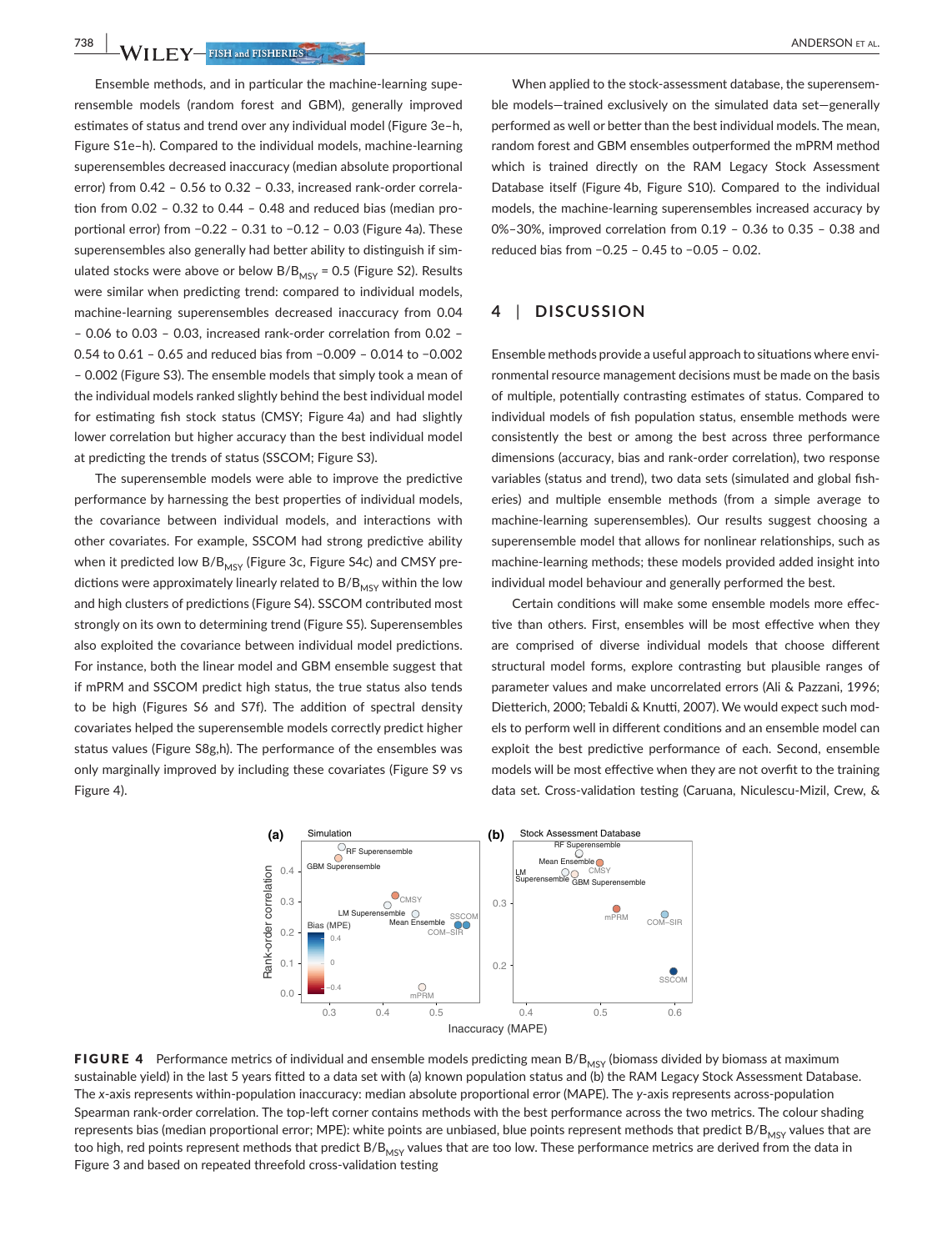Ksikes, 2004; Hastie et al., 2009) and methods that are robust to overfitting such as random forests (Breiman, 2001) may help avoid overfitting ensemble models. We note that our simplest ensemble model, an average of individual model predictions, performed approximately as well as complex machine-learning models when we trained our superensembles on the simulation data set and tested them on a separate "real" data set (i.e. the RAM Legacy Stock Assessment Database, Figure 4b). Third, ensemble models will be most effective when they are trained on data that are representative of the data set of interest (Knutti, Furrer, Tebaldi, Cermak, & Meehl, 2009; Weigel, Knutti, Liniger, & Appenzeller, 2010). Cross-validation within a training data set will provide an optimistically biased impression of predictive performance if the training data set fundamentally differs from the data set of interest (Hastie et al., 2009).

We illustrated that superensembles can improve point estimates of population status and trends in status; however, there is no reason why superensembles cannot also be used to provide measures of uncertainty around those point estimates. The same approaches to deriving measures of uncertainty from any regression model are available to a superensemble. For example, likelihood profile confidence intervals or Bayesian credible intervals are available for superensembles fit via maximum likelihood or Bayesian procedures, respectively. Measures of predictive uncertainty can be generated for machine-learning methods such as random forests or GBMs using bootstrap procedures (e.g. Finnegan et al., 2015; Hastie et al., 2009). Furthermore, uncertainty from the component models could be included in superensembles. These superensembles could be fit using any errors-in-variables or measurement-error modelling approach (e.g. Carroll, Ruppert, Stefanski, & Crainiceanu, 2006).

Multimodel inference in the form of coefficient averaging weighted by information theoretics such as the Akaike information criterion (AIC) is a common analytical approach in fisheries and ecology (e.g. Burnham & Anderson, 2002; Grueber, Nakagawa, Laws, & Jamieson, 2011; Johnson & Omland, 2004). The ensemble methods described in this article share similarities with coefficient averaging but differ in other important ways. Ensemble methods and coefficient averaging share the long-held notion that multiple working hypotheses can contribute useful information for inference (Chamberlin, 1890). A fundamental difference is that coefficient averaging focuses on averaging coefficients whereas ensembles instead average predictions. Thus, ensembles provide a general purpose tool: they do not require information theoretics, and they can combine different types of models (e.g. parametric and nonparametric models or frequentist and Bayesian predictions). Furthermore, superensembles extend these benefits by allowing model predictions to be combined via nonlinear functions that are tuned to known data.

A strength of superensembles is that they can be tailored to predict specific response variables. For example, we built separate superensemble models of mean  $B/B_{MSY}$  and the slope of  $B/B_{MSY}$ . The same set of model weights or nonlinear relationships need not hold across different response variables. For instance, SSCOM contributed little to the GBM superensemble estimate of status at higher levels of predicted B/B<sub>MSY</sub> (Figure S4), but contributed strongly to estimates

 **ANDERSON ET AL.** *PISH and FISHERIES* **WILEY 739** 

of trend (Figure S5). Formally, fitting superensemble models to specific quantities of interest (such as the slope of  $B/B<sub>MSY</sub>$ ) provides an additional calibration step to a quantity of interest (Rykiel, 1996). This ensemble calibration could include a loss function tailored to the goals of the model, say placing greater weight on accuracy at lower rather than higher status levels. Conversely, because superensembles are tailored to a specific response and loss function, superensembles force a modeller to choose an operational purpose for their model upfront (*sensu* Dickey-Collas, Payne, Trenkel, & Nash, 2014). For instance, one could have an ensemble estimate of *B* and an ensemble estimate of  $B_0$ , but their ratio may not be the same as an ensemble estimate of  $B/B_0$ . A modeller might therefore choose to focus on  $B/B_0$ , which provides a unitless ratio, is easier to compare across stocks, and the ratio is often a more stable estimate across models (Deroba et al., 2015).

As Box and Draper (1987) noted, all models are wrong, but some may still be useful. The ensemble methods we investigated attempt to piece together the useful parts of candidate models to build a model with improved performance. Instead of viewing the superensemble as a black box, we think considerable mechanistic understanding can be gained by studying its structure. For example, when SSCOM estimates low status this is likely the case, conversely when COMSIR estimates low status, the true status is more likely to be high (Figure S4). These models have two main differences: (i) the form of effort dynamics, and (ii) the allowance for both measurement and process error in SSCOM, whereas the implemented COMSIR admits measurement error only. Were the methods to differ only in effort dynamics, the results point towards a more suitable representation of effort dynamics at low biomasses in SSCOM. We think that such investigation of the structure of a superensemble may lead to improvement in the mechanisms assumed in individual models.

Combining predictions from multiple models via superensemble methods is broadly useful in other subfields of fisheries science and ecology in general. In fisheries science, superensembles provide an additional tool to assist with some longstanding issues. For example, superensembles are helpful because modellers need not decide on one model—instead of deciding on dome versus asymptotic fisheries selectivity (e.g. Sampson & Scott, 2012), or on whether to fix or estimate natural mortality (e.g. Johnson et al., 2015), superensembles can use multiple models to draw inference. Furthermore, the relative contributions of individual models can help tease apart the conditions under which various model assumptions result in the most accurate predictions. Finally, superensembles can be used to directly estimate other quantities of interest in fisheries science. For instance, superensembles could help assess overfishing by estimating fishing mortality compared to fishing mortality at MSY ( $F/F_{MSY}$ ) or be trained to estimate natural mortality.

More broadly, in ecology, predictions about extinction risk are widely used at national (e.g. the US Endangered Species Act and the Canadian Species at Risk Act) and international (e.g. the IUCN Red List, IUCN 2015) levels. These risk assessments generally involve fitting regression models to outcomes for individual species along with predictors of extinction risk (e.g. Anderson, Farmer, Ferretti, Houde, & Hutchings, 2011; Pinsky, Jensen, Ricard, & Palumbi, 2011), or fitting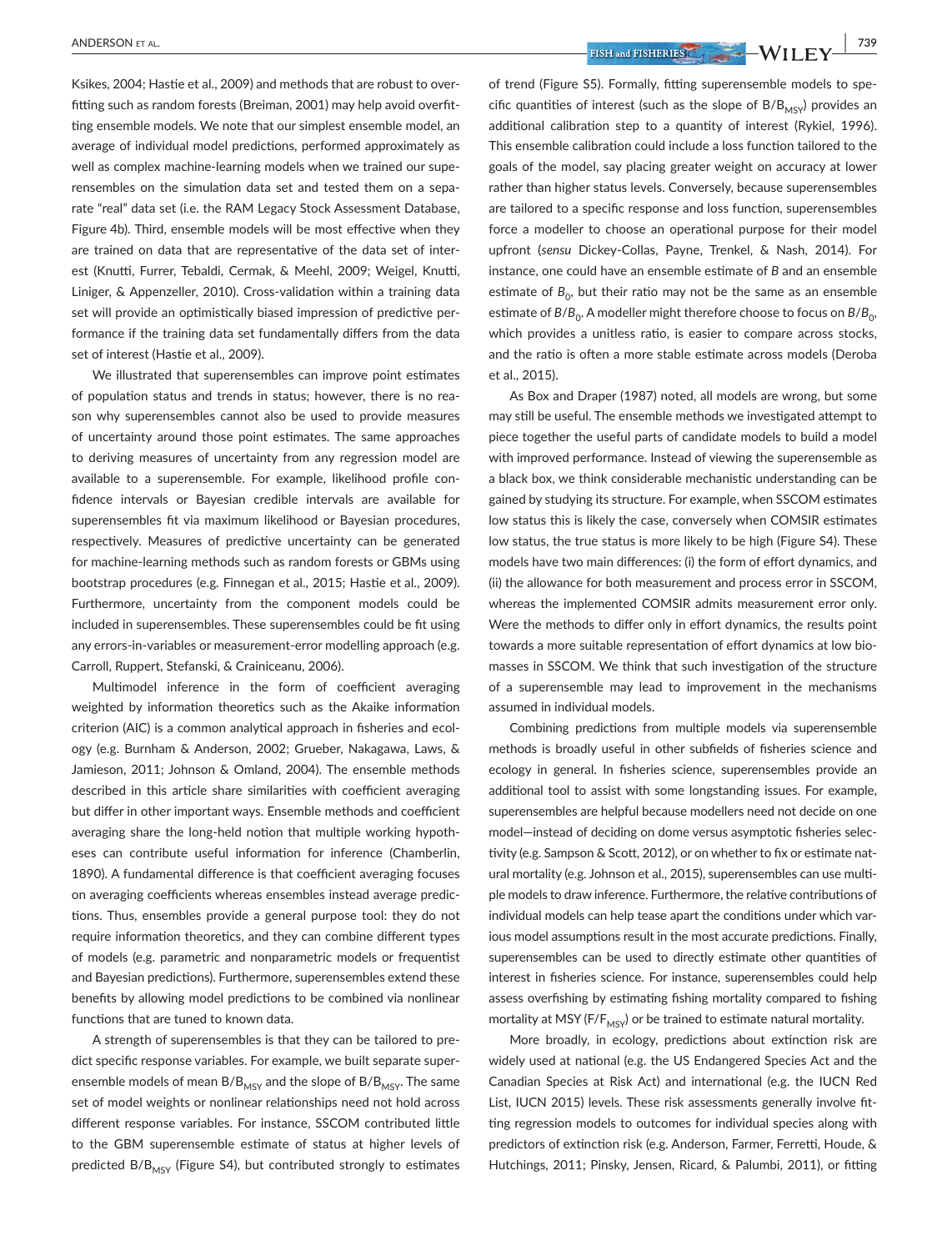**740 |**  ANDERSON et al.

population-dynamic models to data for individual species (e.g. DFO 2010). Both types of models are prone to error caused by model misspecification and therefore results are sensitive to decisions about model structure (Brooks & Deroba, 2015). Although there are options to account for potential model misspecification in determination of species risk (e.g. coefficient averaging, Burnham & Anderson, 2002; generalized modelling, Yeakel, Stiefs, Novak, & Gross, 2011; or semiparametric methods, Thorson, Ono, & Munch, 2014), ensemble methods are a relatively simple way to combine predictions in a transparent manner. Beyond estimates of status and trend, ensemble methods could be used, for example, to increase the robustness of spatial predictions when designing networks of protected areas (Rassweiler, Costello, Hilborn, & Siegel, 2014) or to forecast potential spatial shifts in species distribution given climate impacts (Harsch, Zhou, HilleRisLambers, & Kot, 2014). In any case, superensembles are not a panacea and are ultimately limited by the quality, breadth and representativeness of simulated or trusted data to which they are calibrated.

#### **ACKNOWLEDGEMENTS**

We thank members of Phase I of the working group "Developing new approaches to global stock status assessment and fishery production potential of the seas" who contributed to developing the data-limited methods and simulations used in our analysis. We thank E. Jardim, F. Scott and J.A. Hutchings for helpful comments during the development of this project and R.D. Methot for comments on an earlier version of the manuscript. We also thank two anonymous reviewers for their thoughtful reviews, comments and criticisms. We thank the Gordon and Betty Moore Foundation for funding the working group "Applying data-limited stock status models and developing management guidance for unassessed fish stocks."

### **REFERENCES**

- Ali, K. M., & Pazzani, M. J. (1996). Error reduction through learning multiple descriptions. *Machine Learning*, *24*, 173–202.
- Anderson, S. C., Cooper, A. B., Jensen, O. P., Minto, C., Thorson, J. T., Walsh, J. C., … Selig, E. R. (2016a). *datalimited: Stock assessment methods for data-limited fisheries. R package version 0.1.0*. Geneva, Switzerland: Zenodo. doi[:10.5281/zenodo.220991](https://doi.org/10.5281/zenodo.220991)
- Anderson, S. C., Cooper, A. B., Jensen, O. P., Minto, C., Thorson, J. T., Walsh, J. C., … Selig, E. R. (2016b). *Data and code for "Improving estimates of population status and trend with superensemble models"*. Geneva, Switzerland: Zenodo. doi[:10.5281/zenodo.220990](https://doi.org/10.5281/zenodo.220990)
- Anderson, S. C., Farmer, R. G., Ferretti, F., Houde, A. L. S., & Hutchings, J. A. (2011). Correlates of vertebrate extinction risk in Canada. *BioScience*, *61*, 538–549.
- Araújo, M. B., & New, M. (2007). Ensemble forecasting of species distributions. *Trends in Ecology & Evolution*, *22*, 42–47.
- Box, G. E., & Draper, N. R. (1987). *Empirical model-building and response surfaces*. New York, NY: Wiley.
- Branch, T. A., Jensen, O. P., Ricard, D., Ye, Y., & Hilborn, R. (2011). Contrasting global trends in marine fishery status obtained from catches and from stock assessments. *Conservation Biology*, *25*, 777–786.

Breiman, L. (2001). Random forests. *Machine Learning*, *45*, 5–32.

Breiman, L., Friedman, J., Stone, C. J., & Olshen, R. A. (1984). *Classification and regression trees*. Belmont, CA: Wadsworth International Group.

- Breiner, F. T., Guisan, A., Bergamini, A., & Nobis, M. P. (2015). Overcoming limitations of modelling rare species by using ensembles of small models. *Methods in Ecology and Evolution*, *6*, 1210–1218.
- Brodziak, J., & Piner, K. (2010). Model averaging and probable status of North Pacific striped marlin, *Tetrapturus audax*. *Canadian Journal of Fisheries and Aquatic Sciences*, *67*, 793–805.
- Brooks, E. N., & Deroba, J. J. (2015). When "data" are not data: The pitfalls of post hoc analyses that use stock assessment model output. *Canadian Journal of Fisheries and Aquatic Sciences*, *72*, 634–641.
- Burnham, K. P., & Anderson, D. R. (2002). *Model selection and multimodel inference: A practical information-theoretic approach*, 2nd edn. New York, NY: Springer.
- Carroll, R. J., Ruppert, D., Stefanski, L. A., & Crainiceanu, C. M. (2006). *Measurement error in nonlinear models: A modern perspective*. Boca Raton, FL: Chapman & Hall/CRC.
- Caruana, R., Niculescu-Mizil, A., Crew, G., & Ksikes, A. (2004). Ensemble selection from libraries of models. In: *Proceedings of the Twenty-first International Conference on Machine Learning (ICML)*. New York, NY.
- Chamberlin, T. C. (1890). The method of multiple working hypotheses. *Science*, *15*, 92–96.
- Costello, C., Ovando, D., Hilborn, R., Gaines, S. D., Deschenes, O., & Lester, S. E. (2012). Status and solutions for the world's unassessed fisheries. *Science*, *338*, 517–520.
- Deroba, J. J., Butterworth, D. S., Methot, R. D., De Oliveira, J. A. A., Fernandez, C., Nielsen, A., … Hulson, P.-J. F. (2015). Simulation testing the robustness of stock assessment models to error: Some results from the ICES strategic initiative on stock assessment methods. *ICES Journal of Marine Science*, *72*, 19–30.
- DFO (2010). Stock assessment update for British Columbia canary rockfish. Technical report, Canadian Science Advisory Secretariat, Ottawa, Canada.
- Dickey-Collas, M., Payne, M. R., Trenkel, V. M., & Nash, R. D. M. (2014). Hazard warning: Model misuse ahead. *ICES Journal of Marine Science*, *71*, 2300–2306.
- Dietterich, T. G. (2000). Ensemble methods in machine learning. In *Multiple classifier systems* (pp. 1–15). Berlin, Heidelberg: Springer.
- Elith, J., Leathwick, J. R., & Hastie, T. (2008). A working guide to boosted regression trees. *Journal of Animal Ecology*, *77*, 802–813.
- FAO (2014). The state of the world fisheries and aquaculture. Technical report, Food and Agriculture Organization of the United Nations, Rome.
- Finnegan, S., Anderson, S. C., Harnik, P. G., Simpson, C., Tittensor, D. P., Byrnes, J. E., … Pandolfi, J. M.. (2015). Paleontological baselines for evaluating extinction risk in the modern oceans. *Science*, *348*, 567–570.
- Gislason, H., Pope, J. G., Rice, J. C., & Daan, N. (2008). Coexistence in North Sea fish communities: Implications for growth and natural mortality. *ICES Journal of Marine Science*, *65*, 514–530.
- Grueber, C. E., Nakagawa, S., Laws, R. J., & Jamieson, I. G. (2011). Multimodel inference in ecology and evolution: Challenges and solutions. *Journal of Evolutionary Biology*, *24*, 699–711.
- Harsch, M. A., Zhou, Y., HilleRisLambers, J., & Kot, M. (2014). Keeping pace with climate change: Stage-structured moving-habitat models. *American Naturalist*, *184*, 25–37.
- Hastie, T., Tibshirani, R., & Friedman, J. (2009). *The elements of statistical learning: Data mining, inference, and prediction*, 2nd edn. New York: Springer.
- Hilborn, R. W., & Walters, C. (1992). *Quantitative fisheries stock assessment: Choice, dynamics, and uncertainty*. London, UK: Chapman and Hall.
- Hutchings, J. A., Minto, C., Ricard, D., Baum, J. K., & Jensen, O. P. (2010). Trends in the abundance of marine fishes. *Canadian Journal of Fisheries and Aquatic Sciences*, *67*, 1205–1210.
- IPCC (2013). *Climate Change 2013: The Physical Science Basis. Contribution of Working Group I to the Fifth Assessment Report of the Intergovernmental Panel on Climate Change*. Cambridge, UK and New York, NY: Cambridge University Press.